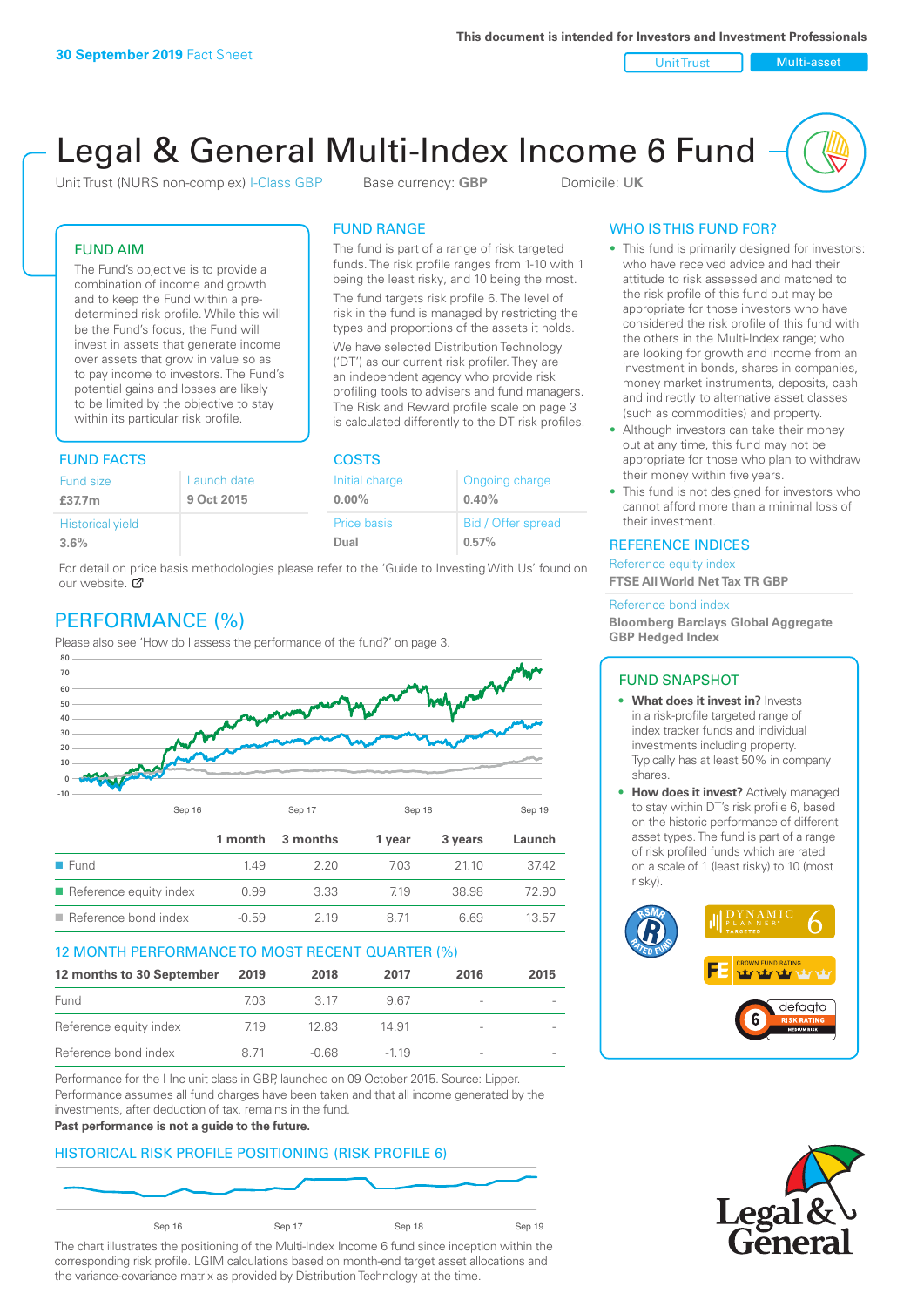# Legal & General Multi-Index Income 6 Fund

Unit Trust (NURS non-complex) I-Class GBP

# PORTFOLIO BREAKDOWN

All data source LGIM unless otherwise stated. Totals may not sum due to rounding.





### FUND MANAGERS

The fund managers have responsibility for managing the multi-index fund range. They are part of the Multi-Asset Funds (MAF) team in LGIM. This team focuses on designing and managing multi-asset funds that are tailored to match the specific objectives of various client types. The team sits within a wider Asset Allocation team which combines both depth of experience with a broad range of expertise from different fields, including fund management, investment consulting and risk management roles.

# TOP 10 HOLDINGS (%)

| <b>L&amp;G UK Index Trust</b>                                    | 12.7 |
|------------------------------------------------------------------|------|
| iShares UK Dividend UCITS ETF                                    | 9.9  |
| L&G Emerging Markets Government Bond (Local Currency) Index Fund | 7.9  |
| L&G Emerging Markets Government Bond (US\$) Index Fund           | 7.9  |
| L&G US Index Trust                                               | 5.9  |
| L&G High Income Trust                                            | 5.6  |
| L&G Global Emerging Markets Index Fund                           | 5.2  |
| L&G European Index Trust                                         | 4.7  |
| <b>L&amp;G Pacific Index Trust</b>                               | 4.7  |
| iShares Euro Dividend UCITS ETF                                  | 3.9  |